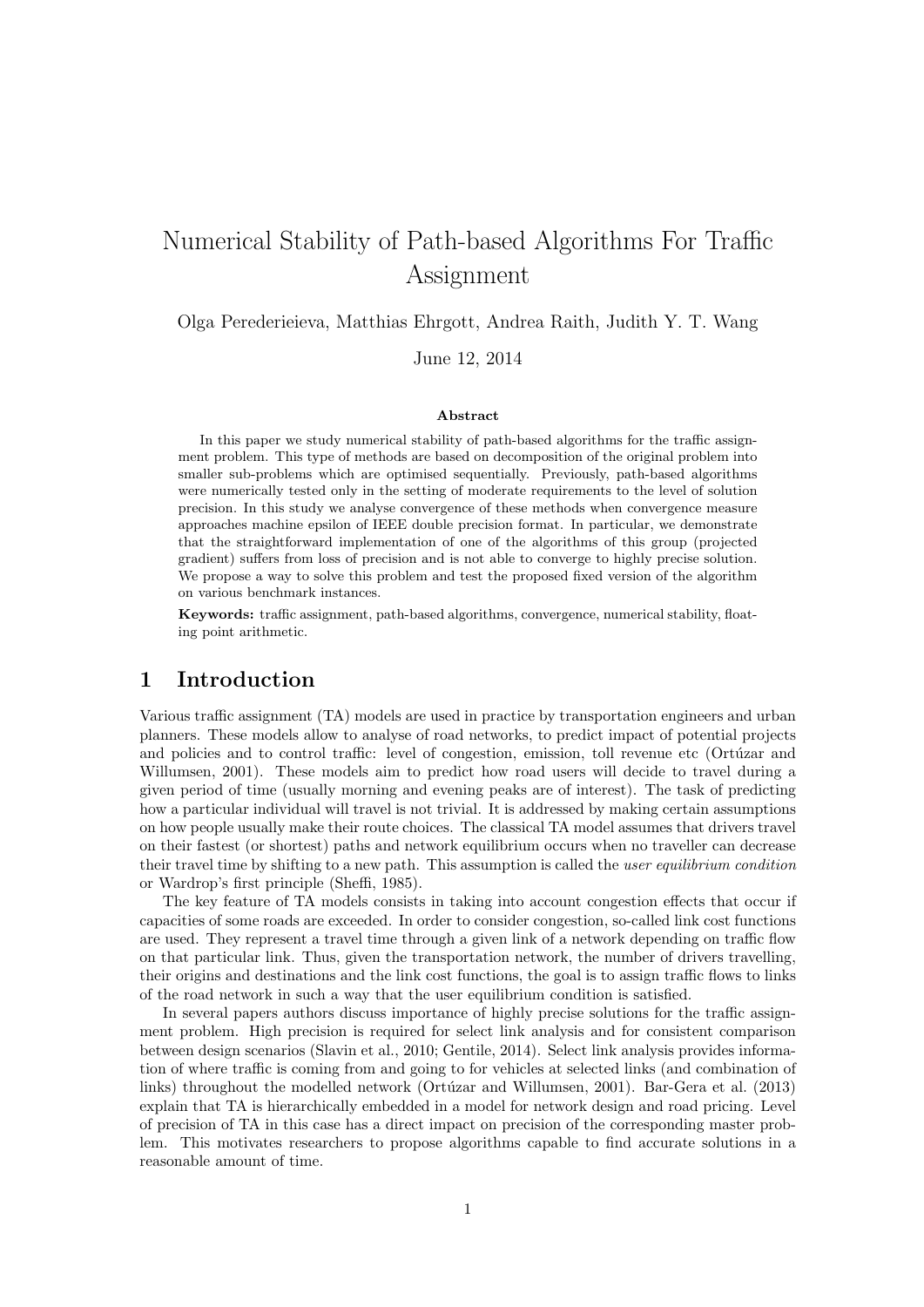While studying various algorithms for solving the traffic assignment problem, we noticed that one of the methods from our study was not able to reach the required level of precision (Perederieieva et al., 2013, 2014). In this paper we investigate reasons of this behaviour and propose a way to fix the algorithm.

This paper is organised as follows. Section 2 introduces preliminary definitions from floating point arithmetic. Section 3 presents the traffic assignment problem and the algorithms considered in this study. In Section 4 we discus floating point issues that may arise and how to avoid them. The numerical results are presented in Section 5. Finally, Section 6 summarises our findings.

## 2 Preliminary Definitions

For the matter of completeness, this Section introduces some definitions from floating point arithmetic and numerical computing. In the following, all discussions of computations involve real numbers or their computer-based counterparts – floating point numbers.

There are several different sources of approximation and errors that occur when we want to solve a numerical problem. Heath (1996) divides them into two main categories: the ones that happen before computation and the ones that occur during computation. The first group of approximations include errors that come from modelling (simplifications, assumptions, etc.), empirical measurements (finite precision of instruments) and previous computations that might have been approximate. The second group of approximations consists of errors coming from truncation or discretization (for example, when a derivative of a function is replaced with a difference quotient) and rounding (finite computer precision arithmetic). Because of different errors and approximations, the solution to a given computational problem is only approximate. Accuracy of solution is closeness of a computed solution to the true solution of the problem (Heath, 1996).

From the first sight, it seems that accuracy of solution depends solely on the errors that were incorporated into the model on different stages presented above. However, accuracy of solution of a computation problem also depends on the problem itself which is defined by conditioning of the problem (Heath, 1996). A problem is well-conditioned if a given relative change in the input data results in a reasonably commensurate relative change in the solution (Heath, 1996). If the relative change in the solution can be much larger than that in the input data, a problem is ill-conditioned (Heath, 1996).

It is easier to understand this concept on the example of finding a root of non-linear function  $f(x)$ . This example is taken from Stewart (1996). Because of the finite computer precision, function  $f(x)$  can be implemented on computer only approximately by:

$$
\hat{f}(x) = f(x) + e(x),\tag{1}
$$

where  $e(x)$  is error. Let us assume that we know bound  $\epsilon$  on the size of the error, i.e.

$$
|e(x)| \le \epsilon. \tag{2}
$$

If  $x_1$  is a point such that  $f(x_1) > \epsilon$ , then we have

$$
\hat{f}(x_1) = f(x_1) + e(x_1) \ge f(x_1) - \epsilon > 0.
$$
\n(3)

This means that  $\hat{f}(x_1)$  has the same sign as  $f(x_1)$ . If  $f(x_2) < -\epsilon$ , then using the same reasoning we can show that  $\hat{f}(x_2)$  is also negative as  $f(x_2)$ . It means that  $f(x)$  has a zero between  $x_1$  and  $x_2$ . Therefore, when  $|f(x)| > \epsilon$ , the values of  $\hat{f}(x)$  are meaningful and allow to find a root of  $f(x)$ . However, the values of x for which  $|f(x)| \leq \epsilon$ , can result in  $\hat{f}(x)$  being positive, negative or zero regardless of the sign of  $f(x)$ . Such values do not provide any useful information about the location of the root. Let [a, b] be the largest interval about  $x^*$  (exact root of  $f(x)$ ) for which

$$
x \in [a, b] \implies f(x) \le \epsilon. \tag{4}
$$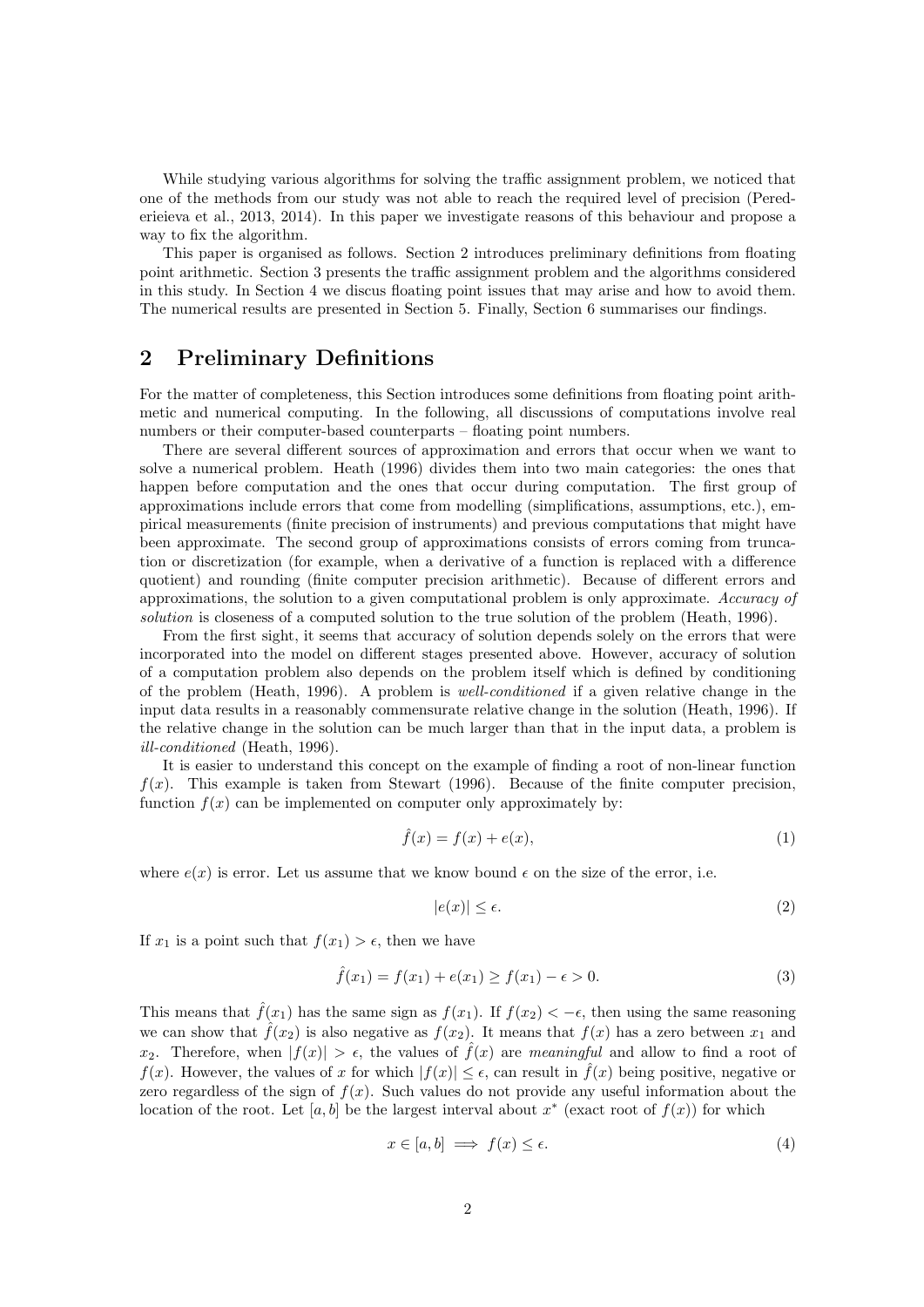This interval is called interval of uncertainty. If it is small (Figure 1a), then the problem is wellconditioned and a good algorithm will return a point in  $[a, b]$ . However, we cannot expect any further accuracy. If interval  $[a, b]$  is large (Figure 1b), then the problem is ill-conditioned and no algorithm can be expected to provide an accurate solution to such a problem.



Figure 1: Conditioning of roots of non-linear equations

If the problem is well-conditioned, algorithm should return a reasonably accurate solution. Such an algorithm is called  $stable<sup>1</sup>$ . However, some algorithms can have intermediate steps that introduce ill-conditioning causing the solution to diverge (Overton, 2001). Such algorithms are called unstable. Robert Sedgewick and Kevin Daniel Wayne summarise these concepts as follows: "Some algorithms are unsuitable for floating-point computation. Some problems are unsuitable to floating-point computation" .

What can cause introduction of ill-conditioned steps into the algorithm that tries to solve a well-condition problem? Floating point arithmetic can answer this question. First, let us remind how real numbers are represented in computer. Any number  $x$  can be written in the following form with base 2:

$$
x = \pm S \cdot 2^E, \quad 1 \le S < 2,\tag{5}
$$

where S is called *significant* and E is exponent (Overton, 2001). The binary expansion of S is

$$
S = (b_0.b_1b_2b_3...)_2,
$$
\n(6)

where  $b_0$  is a hidden bit,  $b_1b_2b_3...$  is a fractional part of the significant. For example, the number 11/2 can be expressed as  $(1.011)_2 \cdot 2^2$  (Overton, 2001). Hidden bit  $b_0$  always equals 1 for normalised numbers. Any number (except zero) with zero hidden bit can be alternatively represented by a number with  $b_0 = 1$  by changing exponent. For example,  $(0.00011)_2 \cdot 2^6$  can be rewritten as  $(1.1)<sub>2</sub> \cdot 2<sup>2</sup>$ . This process is called *normalisation*.

Since computers have limited memory, fractional part of the significant can have only a finite number of bits. This number defines precision of the floating point system. Any normalised floating point number with precision  $p$  can be expressed as:

$$
x = \pm (1.b_1b_2...b_{p-2}b_{p-1})_2 \cdot 2^E. \tag{7}
$$

Since zero cannot be normalised, a special format is used to store it. Overton (2001) presents a small example where all numbers have the form:  $\pm (b_0.b_1b_2) \cdot 2^E$  and exponent E can only take values −1, 0 or 1. This floating point system has precision 3. All normalised floating point numbers of this system and zero can be plotted on real axis as in Figure 2. A gap between zero and the smallest normalised number is relatively big. Because of this, this gap is evenly filled with subnormal numbers that all have zero hidden bit.

<sup>&</sup>lt;sup>1</sup>More formal definition is: "an algorithm is stable if the result it produces is relatively insensitive to perturbations resulting from approximations made during the computation" (Heath, 1996)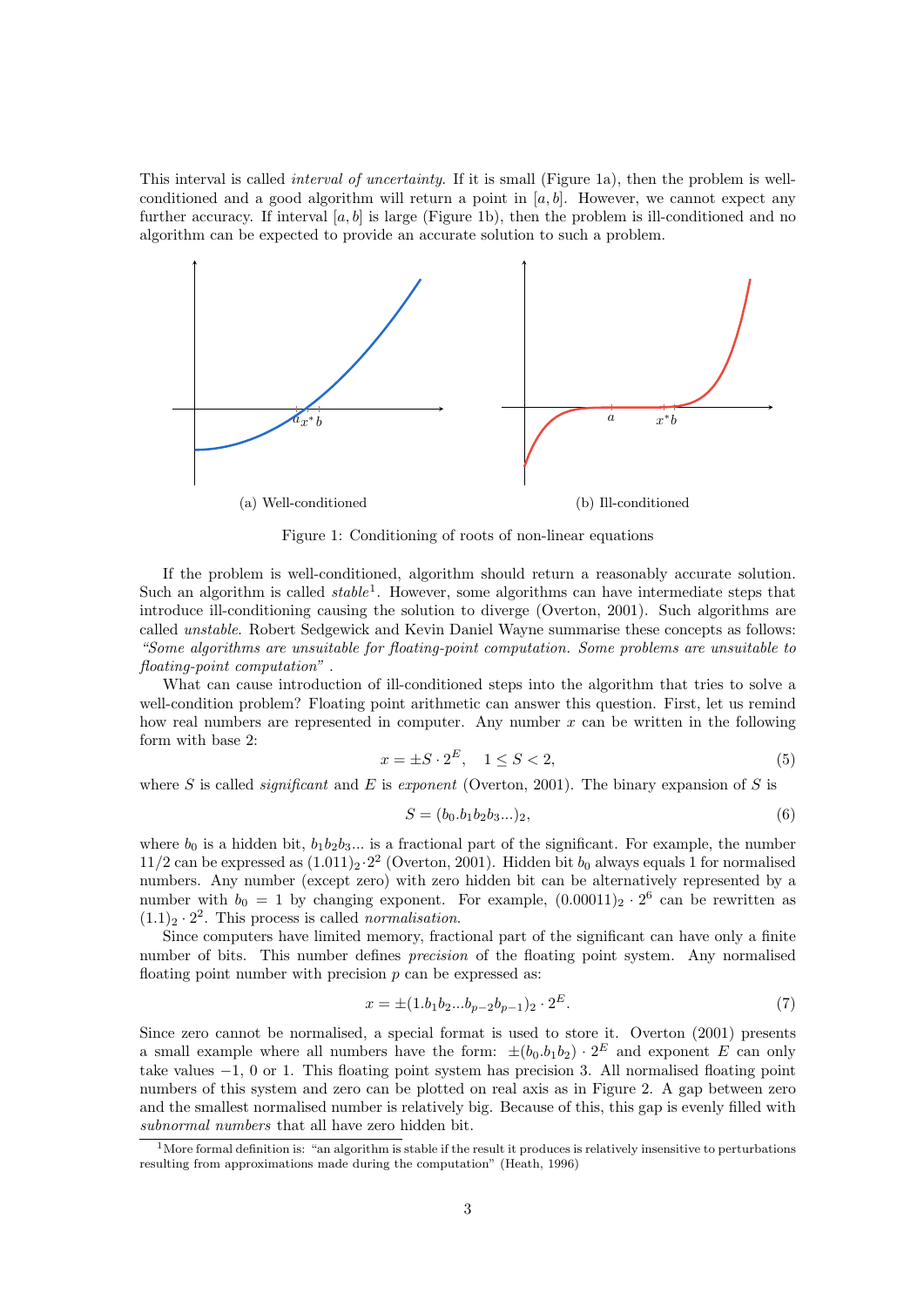

Figure 2: Example of a small floating point system

Floating point systems allow to approximate infinite set of real numbers by a finite set of floating point numbers. This means that in all computations based on floating point systems, real numbers are replaced with closest floating point numbers. This leads to round-off errors that can accumulate during computation process.

Let us come back to the question of ill-conditioned steps that might be introduced by an algorithm. Apart from round-off errors, so-called cancellation might lead to loss of precision. Cancellation occurs when one floating point number is subtracted from another number that is nearly equal to it (Overton, 2001). In this case all or almost all bits cancel each other. As a result, the number of significant digits is much lower compared to the numbers that were subtracted. Overton (2001) gives a good example of cancellation. Let us consider two numbers  $x = 3.141592653589793$ and  $y = 3.141592653585682$ . The difference of these numbers is  $z = x - y = 4.111 \cdot 10^{-12}$ . If we now calculate this difference in C program using type *double* to store  $x, y$  and  $z$ , the result of computation will be  $4.110933815582030 \cdot 10^{-12}$ . This number agrees to the exact result only to four digits. All other digits are meaningless, since they do not reflect the original data  $x$  and  $y$  and should be ignored (Overton, 2001). The effect of cancellation can be disastrous for a computer program. If the error that occurred because of cancellation starts dominating true values, the result of the computation might be completely incorrect. Many examples of such behaviour of computer programs can be found in Heath (1996); Overton (2001); Stewart (1996). Cancellation can also be explained by the conditioning of the problem. In fact, computing  $g(x+h) - g(x)$  is ill-conditioned for small values of h (Overton, 2001).

One of the ways to deal with cancellation is to find an alternative mathematical formulation that does not introduce ill-conditioned steps. However, it is not always possible. Another alternatives include using higher precision for ill-conditioned steps and choosing parameters of the problem in a more sensible way.

## 3 Traffic Assignment Problem

This Section introduces a mathematical formulation of the TA problem and some of the algorithms to solve it.

#### 3.1 Problem Formulation

A transportation network is defined as a directed graph  $G(N, A)$  where N is a set of nodes and A is a set of links. The users of the transportation network travel from their origins to their destinations. Let  $D_p$  denote travel demand between origin-destination (O-D) pair  $p \in Z$ , where Z is the set of all O-D pairs. A demand represents how many vehicles are travelling from an origin to a destination

As was mentioned before, the key feature of TA models consists in taking into account congestion effects that occur in road networks. In order to consider congestion, link cost functions are introduced into the model. They represent travel times through links of a network depending on the traffic flow on those links. Let  $c_a(f_a)$  denote a link cost function of link a that depends on link flow  $f_a$ . Link flow represents a number of vehicles per time unit on each link.

Let  $\mathbf{F} = (F_1, ..., F_{|K|})$  denote a vector of path flows, where K is the set of all simple paths of graph  $G(N, A)$ . Path flows are related to link flows by the expression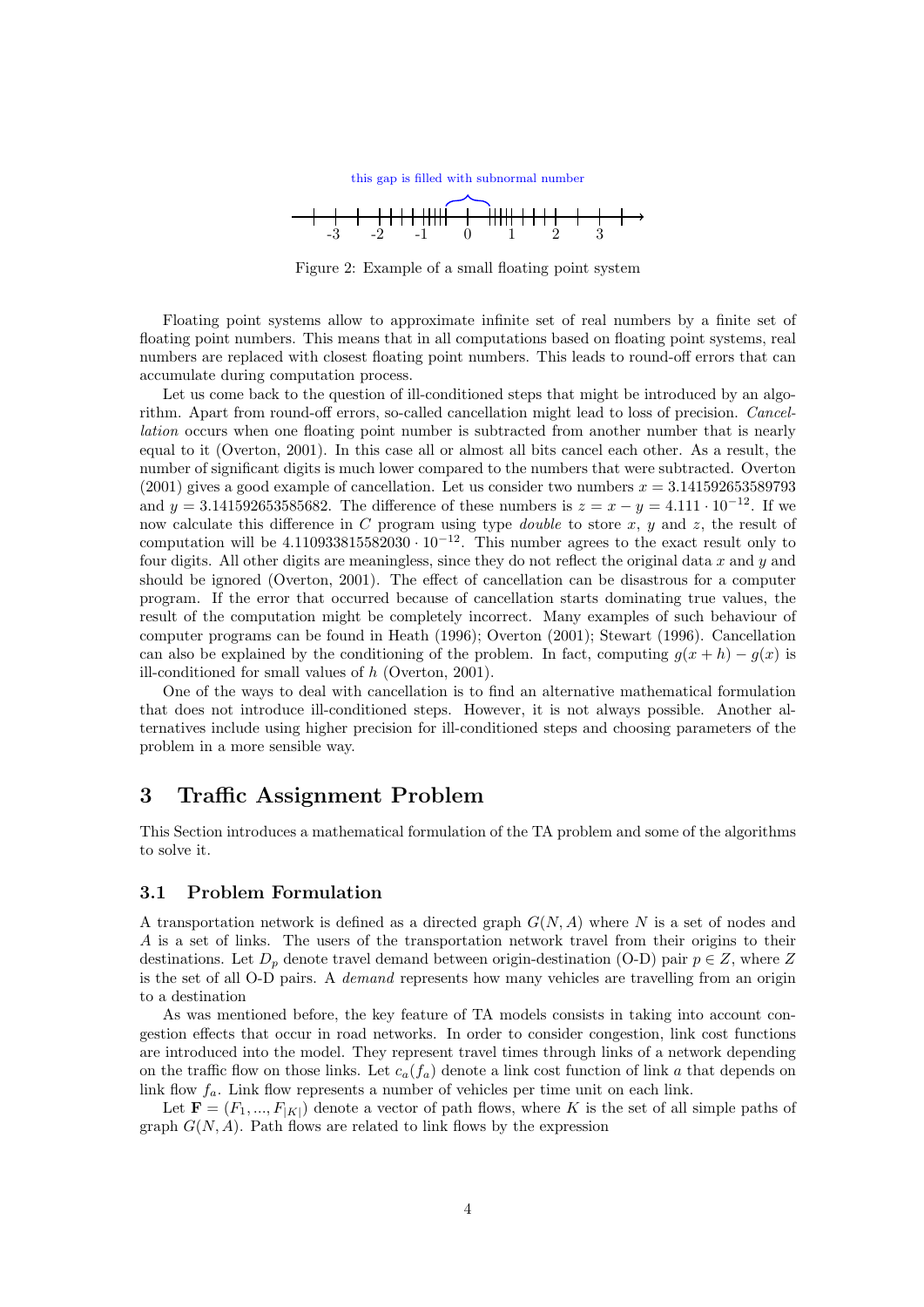$$
f_a = \sum_{p \in Z} \sum_{k \in K_p} \delta_a^k F_k, \quad \forall a \in A,
$$
\n(8)

where  $\delta_a^k$  equals one if link a belongs to path k, and zero otherwise;  $K_p \subseteq K$  is the set of paths between O-D pair p. Let path cost function  $C_k(\mathbf{F})$  denote the travel time on path k. Travel time on each path is the sum of travel times of links belonging to this path, i.e.  $C_k(\mathbf{F}) = \sum_{a \in A} \delta_a^k c_a(f_a)$ .

The following optimisation problem (9) results in the link flows satisfying the user equilibrium condition (Sheffi, 1985).

$$
\min \qquad \qquad \sum_{a \in A} \int_{0}^{f_a} c_a(x) dx \tag{9a}
$$

$$
\sum_{k \in K_p} F_k = D_p, \qquad \forall p \in Z,
$$
\n(9b)

$$
F_k \ge 0, \qquad \forall k \in K_p, \forall p \in Z, \qquad (9c)
$$

$$
f_a = \sum_{p \in Z} \sum_{k \in K_p} \delta_a^k F_k, \qquad \forall a \in A. \tag{9d}
$$

Equations (9b) are flow conservation constraints, equations (9c) are non-negativity constraints and equations (9d) relate link and path flows.

If all path cost functions  $C_k(\mathbf{F})$  are *positive and continuous*, then existence of a solution of TA is ensured. If, furthermore, the path cost functions are *strictly monotone*, the solution is guaranteed to be unique (Florian and Hearn, 1995). In the following, we assume that these requirements are satisfied.

The formulation (9) is sometimes referred to as link-route or path flow formulation (Patriksson, 1994; Bertsekas, 1998). The path-based algorithms that are discussed in Section 3.2 use this mathematical programme. Other optimisation formulations of the TA problem based on a different set of decision variables can be found in Patriksson (1994) and Bertsekas (1998).

#### 3.2 Path-based Algorithms

Path-based methods exploit O-D pair separability and path flow formulation (9) of the TA problem. This group of methods operates in the space of path flows. At each iteration, the flows are moved only within one O-D pair and path flows of the other O-D pairs are fixed. Therefore, paths and the corresponding path flows must be stored. For this purpose we use sets  $K_p^+$ ,  $\forall p \in \mathbb{Z}$ , that store paths between each O-D pair p that are currently in use, i.e. they carry positive flow. A framework describing this group of algorithms is presented in Figure 3.

In order to prevent storing all possible paths for each O-D pair, a *column generation* approach is usually applied, which is based on the idea of generating new paths when needed (Patriksson, 1994). For a given O-D pair p the shortest path is calculated and added to  $K_p^+$  if the found path is shorter than the current shortest path contained in this set. This step corresponds to "Improve path set  $K_p^+$ " of the framework. In order to keep only promising paths in  $K_p^+$ , the paths that do not carry flow are removed from  $K_p^+$ .

Initialisation is performed by all-or-nothing assignment. First, all link flows are set to zero and the corresponding travel times of each link are updated. Then, the shortest paths between each O-D pair are calculated and added to corresponding path sets  $K_p^+$ ,  $\forall p \in \mathbb{Z}$ . Every such shortest path  $p$  is initialised with flow equal to demand  $D_p$ .

Let a commodity refer to trips between a single O-D pair. Due to the decomposition by O-D pairs, the solution to the original TA problem is found by solving several single commodity subproblems sequentially until the desired precision of the solution is reached. This single commodity sub-problem is identical to (9), but restricted to O-D pair p and fixed set of paths  $K_p^+$ . Pathbased algorithms differ in how such a sub-problem is solved. As presented in Patriksson (1994),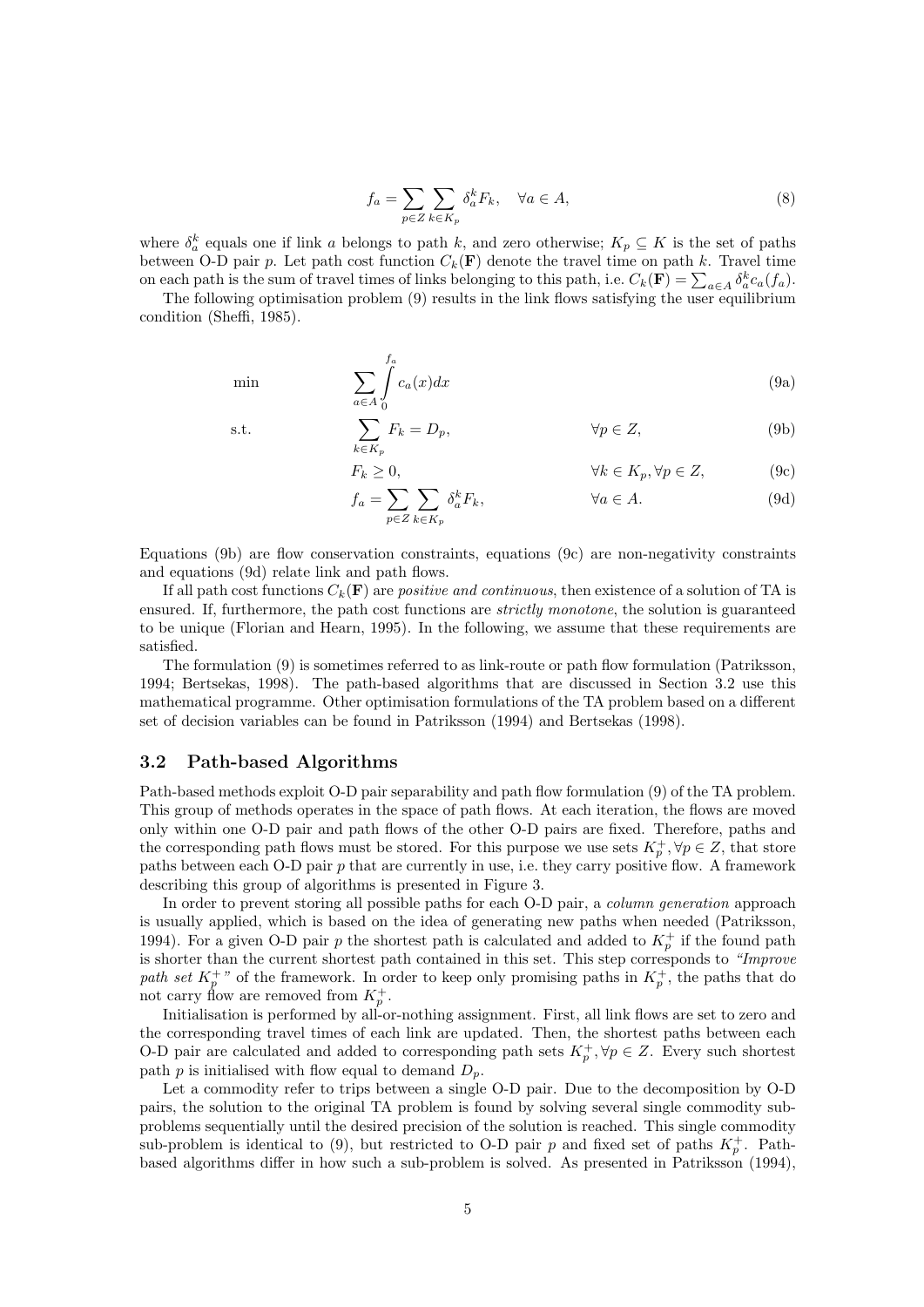

Figure 3: Framework for path-based algorithms

for the single commodity sub-problem the feasible direction of descent is defined as the path cost differences between cheaper and costlier paths. Equivalently, moving the current solution in the feasible descent direction means that path set  $K_p^+$  is equilibrated, i.e. some or all of the path costs of set  $K_p^+$  are equalised.

In the following we discuss different path-based algorithms. All algorithmic steps are described for one O-D pair denoted by p. We also simplify the notation of path cost functions by using  $C_k$ instead of  $C_k(\mathbf{F})$ .

Path-based algorithms differ from each other in the way of how the path set is equilibrated. Usually, this involves two main algorithmic steps that depend on a particular algorithm. The first step is to calculate the direction of descent. In the following, we discuss in detail this step because this is of a particular interest for our study of numerical stability of the methods. The second step is to calculate step size  $\lambda$  which measures how far away the current solution must be moved in the direction of descent. In order to find an appropriate step size value we use quadratic approximation (Gentile, 2014; Cheng et al., 2009). Once the direction of descent and step size are known, the current solution  $\bf{F}$  is updated as follows:

$$
F_k = F_k + \lambda d_k, \quad \forall k \in K_p, \forall p \in Z.
$$
\n
$$
(10)
$$

However, some of the algorithms apply a different strategy of updating the current solution that does not involve step size.

The first path-based algorithm called path equilibration (PE) was proposed by Dafermos and Sparrow (1969). This algorithm equalises the costs of the current longest path  $l \in K_p^+$  with positive flow and the current shortest path  $s \in K_p^+$ . The direction of descent **d** is defined as follows (Florian and Hearn, 1995):

$$
d_l = \frac{C_s - C_l}{\sum_{a \in A_{s,t}} \frac{dc_a}{df_a}},
$$
  
\n
$$
d_s = -d_l,
$$
  
\n
$$
d_j = 0, \quad \forall j \in K_p^+, j \neq s, j \neq l,
$$
\n(11)

where  $A_{s,t}$  is the set of links belonging to path s and to path l but not to both of them. Once d is calculated, the solution is updated as follows:

$$
F_l = F_l - \min\{F_l, -d_l\},
$$
  
\n
$$
F_s = F_s + \min\{F_l, d_s\}.
$$
\n(12)

Jayakrishnan et al. (1994) proposed a different approach called the gradient projection (GP) method and further studied it in Chen and Jayakrishnan (1998). It is similar to PE, but O-D flow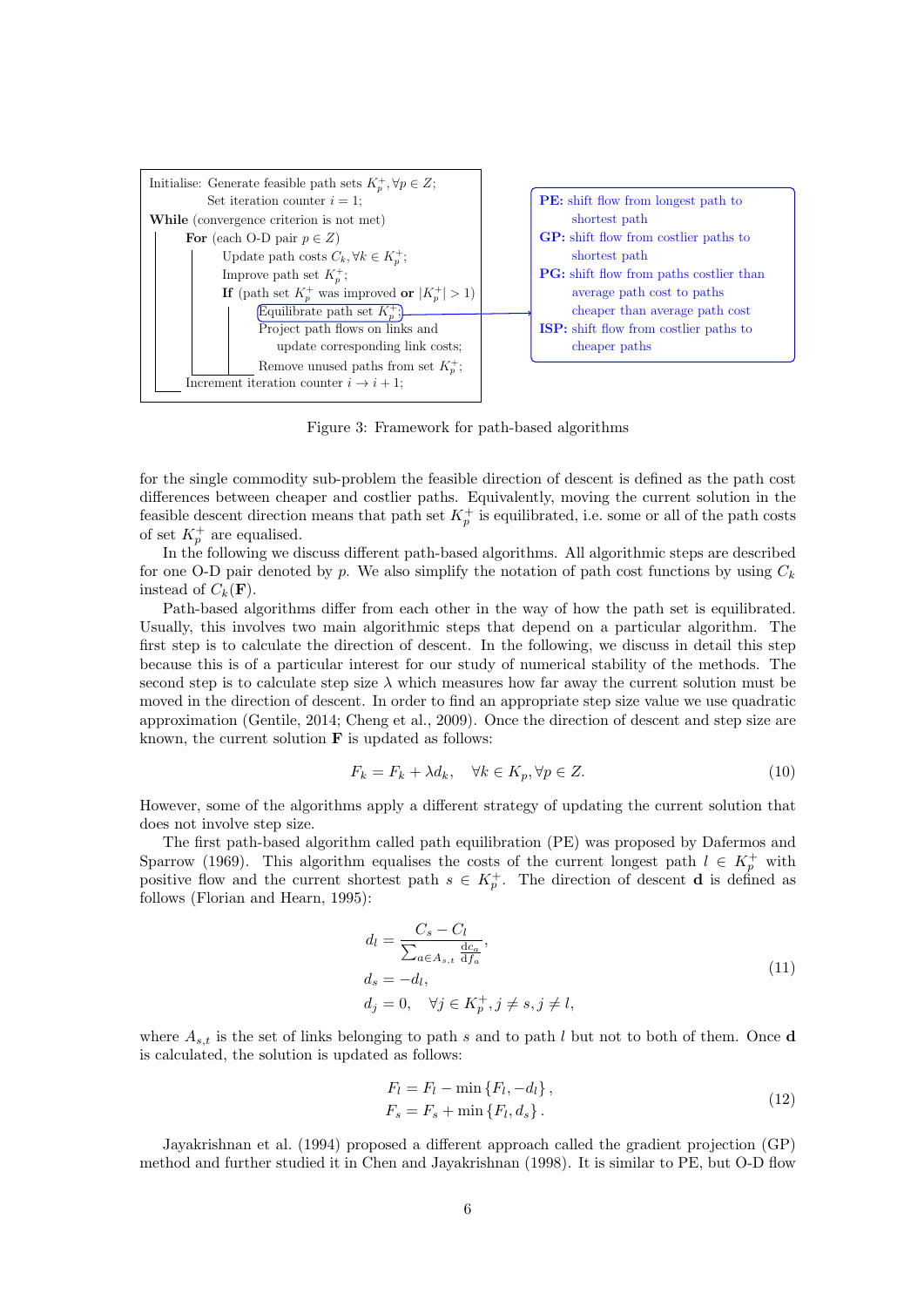is moved from several non-shortest paths to the shortest path. In particular, the GP algorithm moves flow to the current shortest path  $s \in K_p^+$  from all other paths of set  $K_p^+$ . Firstly, a direction of descent is calculated:

$$
d_k = \frac{C_s - C_k}{\sum_{a \in A_{s,k}} \frac{dc_a}{df_a}}, \quad \forall k \in K_p^+, k \neq s.
$$
 (13)

Secondly, a new solution is projected onto the feasible set:

$$
F_k = F_k - \min\{-\alpha d_k, F_k\}, \quad \forall k \in K_p^+, k \neq s,
$$
  

$$
F_s = D_p - \sum_{k \in K_p^+, k \neq s} F_k,
$$
 (14)

where  $\alpha$  is a predefined constant that must be small enough in order to guarantee convergence of the algorithm (Jayakrishnan et al., 1994). Jayakrishnan et al. (1994) recommend setting  $\alpha$  to 1. Chen et al. (2012) and Chen et al. (2013) also suggest a self-adaptive step size strategy for GP that we did not implement in our study.

Another path-based algorithm was proposed in Florian et al. (2009). It is called projected gradient (PG). The main idea of the PG algorithm is to move flow from the paths that have cost greater than the current average path cost to the paths that have cost less than the average value. It is equivalent to defining the following direction of descent:

$$
d_k = \bar{C}_p - C_k, \quad \forall k \in K_p^+, \tag{15}
$$

where  $\bar{C}_p = \frac{\sum_{k \in K_p^+} C_k}{|K^+|}$  $\frac{(\epsilon K_p^+)^{-\kappa}}{|K_p^+|}$  is the average cost of the paths belonging to  $K_p^+$ . The update of the current solution is then performed as in equation (10).

Another similar to PG approach called the improved social pressure (ISP) algorithm was developed in Kumar and Peeta (2011). The ISP algorithm is based on the idea of "social pressure" which is defined as the difference between the cost of a path and the cost of the shortest path. All the paths are divided into two groups  $\underline{P}_p \subset K_p^+$ ,  $\forall p \in Z$  (paths with cost less than or equal to some value  $\pi$ ) and  $\overline{P_p} \subset K_p^+$ ,  $\forall p \in Z$  (paths with cost greater than  $\pi$ ) such that  $\underline{P_p} \cup \overline{P_p} = K_p^+$ . The value of  $\pi$  is determined at each iteration as  $\pi = C_s + \delta \cdot (C_l - C_s)$ , where  $C_s$  and  $C_l$  are the costs of the current shortest and longest paths,  $\delta$  is a predefined constant that was set to 0.15 as suggested in Kumar and Peeta (2011). Flow is shifted from the paths belonging to set  $\overline{P_p}$  to the paths belonging to set  $\underline{P}_p$ . This is equivalent to defining direction of descent **d** and moving the solution along this direction. Direction d is:

$$
d_k = C_s - C_k, \qquad \forall k \in \overline{P_p},
$$
  
\n
$$
d_l = \frac{-\sum_{k \in \overline{P_p}} d_k}{s_l(F_l) \cdot \sum_{m \in \underline{P_p}} \frac{1}{s_m(F_m)}}, \quad \forall l \in \underline{P_p},
$$
\n(16)

where  $s_m(F_m) = \sum_{a \in m} \frac{dc_a}{df_a}$  is the sum of first derivatives of link cost functions of the links belonging to path m. The current solution is then updated according to equation  $(10)$ .

# 4 High Precision and Floating Point Issues

This Section is devoted to the study of convergence of the algorithms presented above. The most common measure of convergence used in traffic assignment literature is relative gap (Slavin et al., 2006; Florian et al., 2009) which is defined as follows:

$$
RGAP = 1 - \frac{\sum_{p \in Z} D_p \cdot C_{min}^p}{\sum_{a \in A} f_a \cdot c_a},\tag{17}
$$

where  $C_{min}^p = \min_{k \in K_p} C_k$  is the shortest path between O-D pair p. The smaller is the value of relative gap, the closer is the solution to user equilibrium. We are interested in analysing behaviour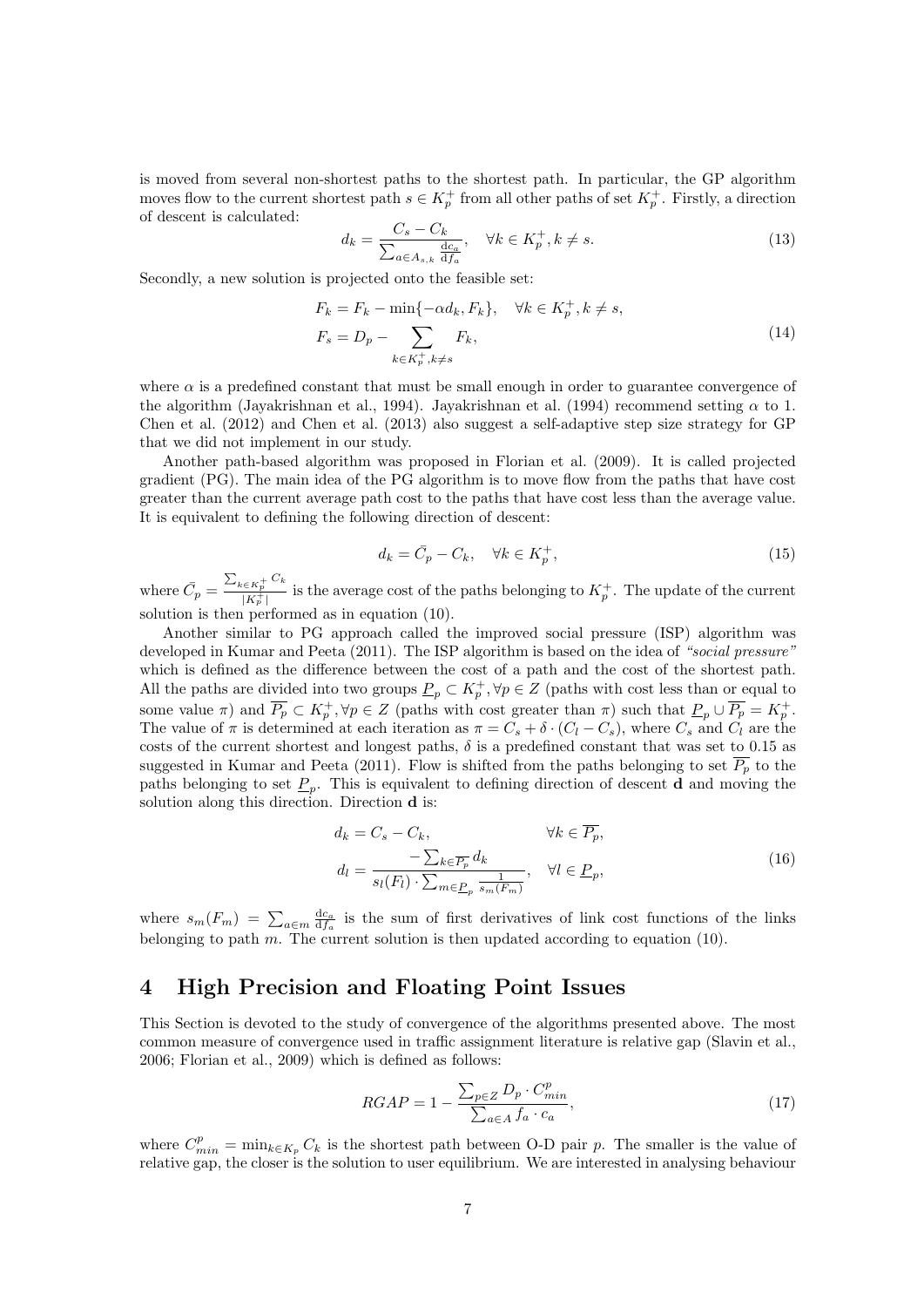of the algorithms when relative gap is lower than  $10^{-14}$ . Different methods for solving the traffic assignment problem were studied at this level of precision in the literature (Bar-Gera, 2002; Nie, 2010; Bar-Gera, 2010; Inoue and Maruyama, 2012). However, according to our knowledge only Inoue and Maruyama (2012) tested one path-based algorithm at high level of precision. Other numerical studies that analyse path-based algorithms limit the relative gap by values from the interval [10−<sup>7</sup> , 10−<sup>4</sup> ], see Mitradjieva and Lindberg (2013); Zhou and Martimo (2010); Slavin et al. (2006); Florian et al. (2009); Gentile (2014); Kumar and Peeta (2011).

Let us start by analysing the convergence patterns of path-based algorithms on Sioux-Falls instance (available at http://www.bgu.ac.il/~bargera/tntp/). Convergence in terms of relative gap is presented in Figure 4. As can be seen from this Figure, the line of convergence of PG starts oscillating when  $RGAP = 10^{-5}$  and stops before reaching the required precision. We examined in more detail what causes such a behaviour.



Figure 4: Convergence of path-based algorithms

Let us consider a small example presented in Figure 5 that is part of the Sioux Falls instance. We consider O-D pair 13-15. After several iterations two paths were identified and equilibrated to a certain precision: path l contains links  $a_{[13,24]}$ ,  $a_{[24,21]}$ ,  $a_{[21,22]}$  and  $a_{[22,15]}$  and path s contains links  $a_{[13,24]}, a_{[24,23]}, a_{[23,22]}$  and  $a_{[22,15]}$ . The cost difference of these paths is

$$
C_l - C_s = 43.708039514 \cdot 10^{-15}.
$$
\n(18)

This cost difference seems to be insignificant. However, in order to achieve precision of  $10^{-14}$  we must take small path cost differences into account. If we now calculate the average path cost of these two paths and calculate the corresponding direction of descent, we will get:

$$
d_l = -2.35575448 \cdot 10^{-15},
$$
  
\n
$$
d_s = 2.352285033 \cdot 10^{-15}.
$$
\n(19)

In the case of two paths, the following must hold  $d_l + d_s = 0$ . However, because of rounding errors we have that  $d_l + d_s = -3.469446952 \cdot 10^{-18} \neq 0$ . It seems that the error is too small and cannot impact the computation. However, the next step of the algorithm is to multiply the direction of descent by a step size that might be a large number. For this example the step size is  $\lambda = 3.065555135 \cdot 10^{15}$ . As a result, the error is multiplied by a large step size and some amount of flow is lost. In our example there are only two paths  $(l \text{ and } s)$  with positive flow for this O-D pair. Hence, the flow conservation constraint after a flow shift is

$$
F_l + \lambda \cdot F_l + F_s + \lambda \cdot F_s = 699.9893642 \neq 700,
$$
\n(20)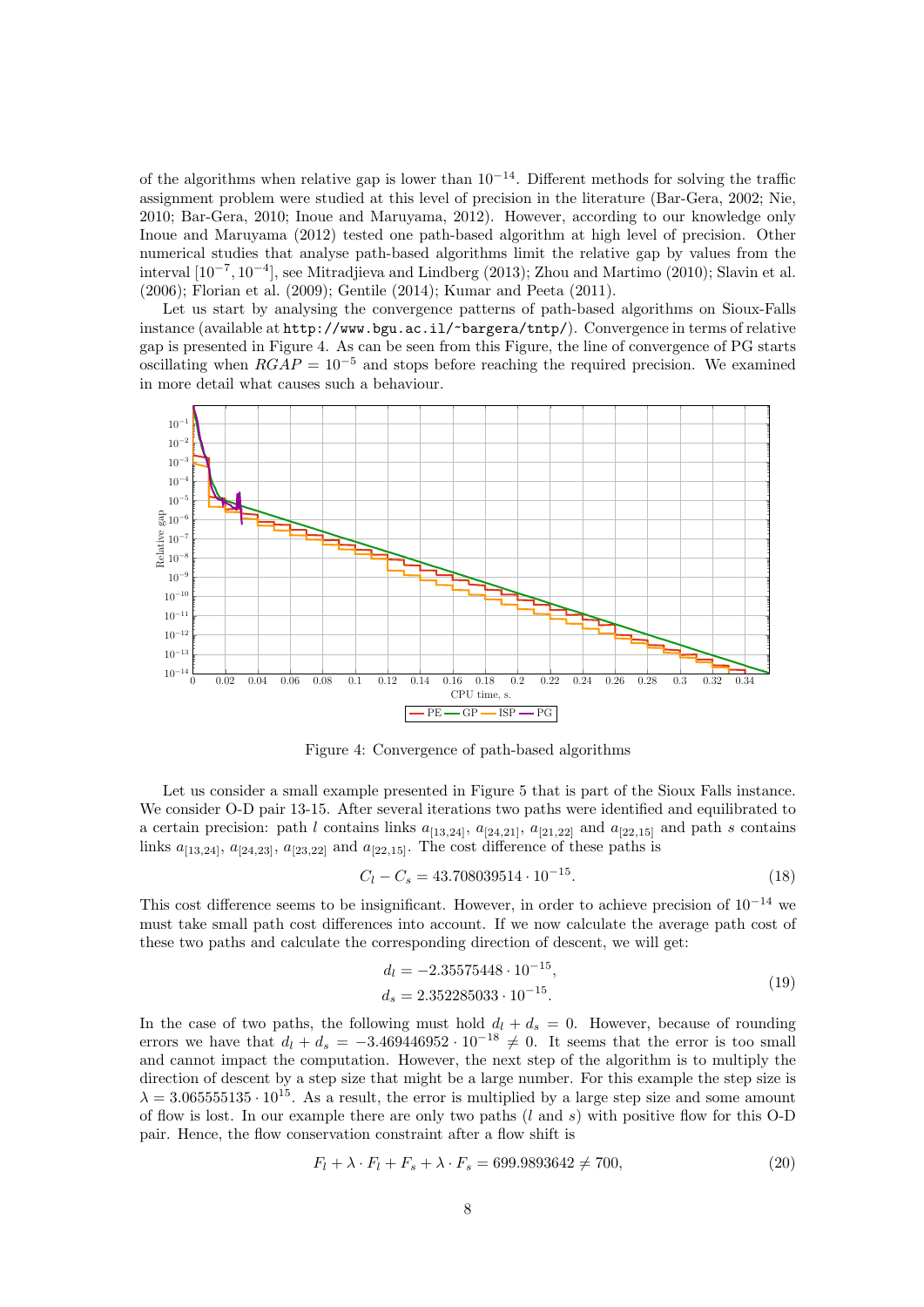

Figure 5: Example network.

where 700 is the demand of O-D pair 13-15. Hence, the amount of flow lost is 0.010635. This loss is significant and it is accumulated further during subsequent iterations. Because of this, after a few more iterations the solution becomes infeasible and the algorithm terminates.

Such a situation is more likely to occur when a high level of accuracy is required. When the algorithm is close to the equilibrium solution, the difference between path costs is very small. Thus, when the two similar numbers are subtracted in order to find a direction of descent, the precision is lost because of cancellation. It seems that small path cost differences must be simply avoided. However, small path cost differences must be taken into account in order to achieve a highly precise solution. For example, for the Sioux Falls instance, if we consider only the differences of order larger than  $10^{-13}$ , infeasibility still occurs. However, if we increase this value to  $10^{-12}$ , the algorithm is not able to reach a relative gap lower than  $10^{-11}$ . This means that other techniques must be applied in order to solve this issue.

The natural question is why this situation does not occur in other path-based algorithms that we tested. The direction of descent of all path-based algorithms is based on subtracting path costs. Hence, this sub-problem becomes ill-conditioned if path costs are similar numbers.

In fact, all other path-based algorithms "correct" their directions of descent or the flow conservation constraint. Usually the directions of descent are constructed in such a way that the sum over all elements of the direction of descent is equal to zero or is a subnormal number. In particular, we have that:

- 1. PE: from equation (11), we have that  $d_s = -d_l$ . Hence,  $d_l + d_s = 0$ ;
- 2. GP: all elements of the direction of descent are calculated as in equation (13), but then the flow on the current shortest path is corrected as in equation (14) which keeps the flow conservation constraint satisfied;
- 3. ISP: the calculation of the elements of the direction of descent with cheaper costs (the ones that belong to  $P_p$ ) is based on the other elements of the direction of descent, see equation (16). This leads to the following situation:  $\sum_{k \in K_p^+} d_k$  is a subnormal number less than  $10^{-30}$  which is sufficient to eliminate the error when it is multiplied by a large step size.

Once the source of error is identified, the solution to the problem is not difficult to derive. In order to eliminate the error, we simply have to keep the direction of descent consistent, i.e. we have to make sure that  $\sum_{k \in K_p} d_k = 0, \forall p \in \mathbb{Z}$  or at least this sum is a subnormal number. To achieve this, we can "correct" the direction of descent of PG as follows:

$$
d_k = \bar{C}_p - C_k, \quad \forall k \in K_p^+, k \neq k^*,
$$
  
\n
$$
d_{k^*} = - \sum_{k \in K_p^+, k \neq k^*} d_k,
$$
\n(21)

where  $k^*$  can be any component of the direction of descent. For simplicity, we choose  $k^*$  to be the last element of d.

This correction of the direction of descent of PG solves only one of many numerical issues that may occur. As mentioned before, the direction of descent itself is prone to cancellation, especially when the current solution is close to equilibrium. Another example includes link cost functions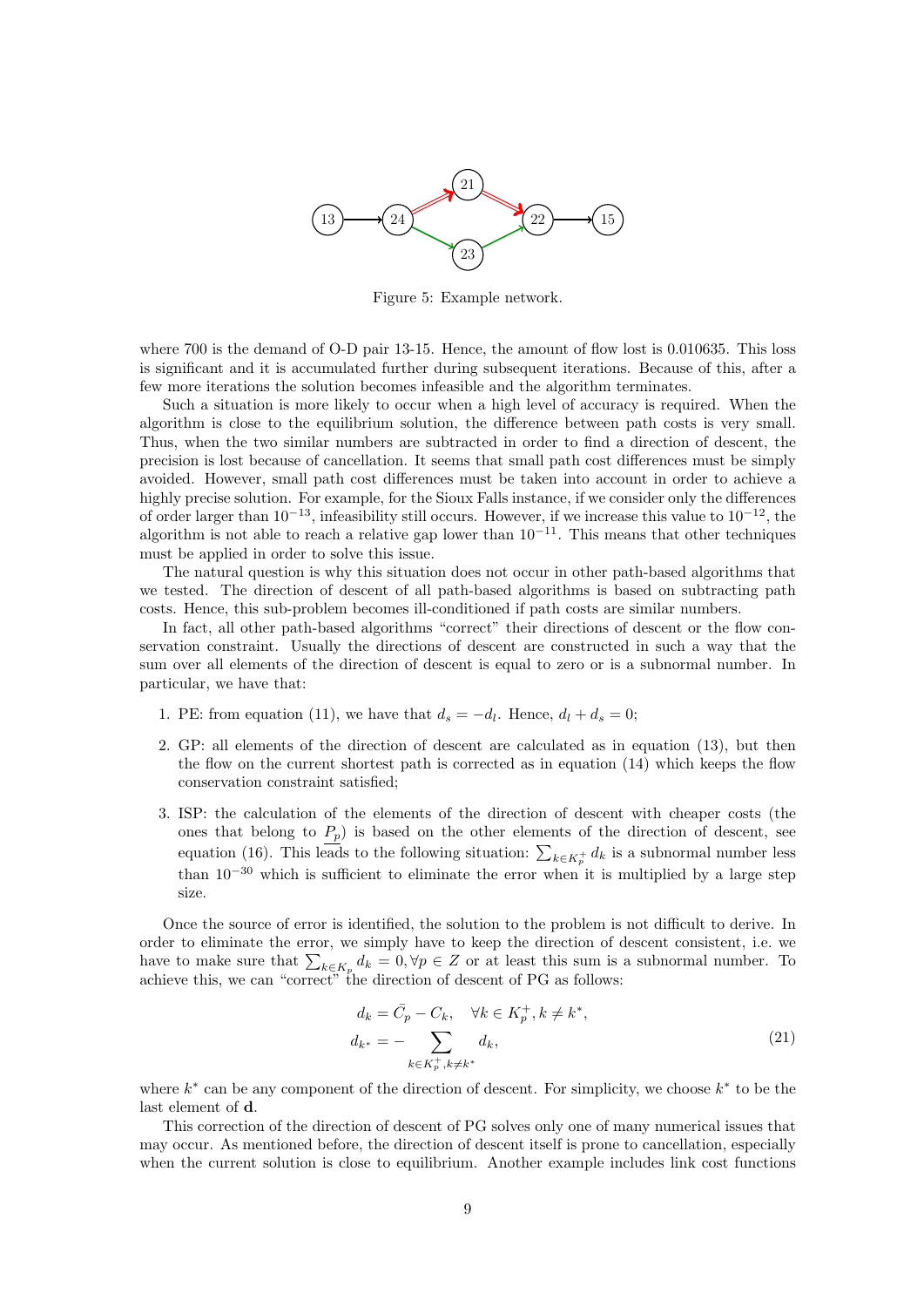evaluation. In many benchmark instances usual choice of link cost functions is BPR functions of the form:

$$
c_a(f_a) = freeFlow \cdot \left(1 + B \cdot \left(\frac{f_a}{capacity}\right)^{power}\right),\tag{22}
$$

where free Flow, B, capacity and power are function parameters. Parameter capacity is of a particular interest for traffic assignment. It represents a capacity of a given link of a transportation network. If flow on a link exceeds capacity, then this link becomes congested and travel time of this link increases significantly. As pointed out in Spiess (1990), the use of high powers in BPR functions is not recommended for two reasons. During initial iterations of traffic assignment algorithms, many links can have high values of the ratio  $\frac{f_a}{capacity}$ . If the parameter *power* is also high, this might lead to numerical problems like overflow and loss of precision. In the situation when the ratio  $\frac{f_a}{capacity}$  is small, high values of *power* might cause the BPR function to become numerically not strictly increasing, i.e. it will return the same value for different link flows.

Therefore, floating point issues can have different origins and must be treated with care. The next Section discusses such issues in more detail based on our numerical tests.

## 5 Results

In order to demonstrate that fixed PG is able to reach high precision we performed computational tests on the instances available at the web-site http://www.bgu.ac.il/~bargera/tntp/. The main characteristics of these instances are presented in Table 1. The first five instances are of small to medium size, whereas the last three instances are large. All instances implement BPR link cost functions, see equation (22).

In this numerical tests we studied the algorithms presented in Section 3.2. All algorithms were implemented in the  $C++$  programming language. For all of them we used extended floating point precision (C++ long double type). Parameter  $\alpha$  of GP was set to 1 for all instances as recommended in Jayakrishnan et al. (1994). However, we reduced this value to 0.25 for the Winnipeg instance in order to make GP converge. On this particular instance GP was not able to reach the precision of relative gap smaller than  $10^{-6}$  with  $\alpha = 1$ . The step size value influences performance of GP. Smaller values of  $\alpha$  lead to slower convergence.

| Instance name    | $\#$ of nodes | $\#$ of links | $#$ of zones | $\#$ of O-D pairs | Class  |
|------------------|---------------|---------------|--------------|-------------------|--------|
| Sioux Falls      | 24            | 76            | 24           | 528               | small  |
| Anaheim          | 416           | 914           | 38           | 1406              | small  |
| Barcelona        | 930           | 2522          | 110          | 7922              | medium |
| Winnipeg         | 1040          | 2836          | 147          | 4344              | medium |
| Chicago Sketch   | 933           | 2950          | 387          | 93135             | medium |
| <b>PRISM</b>     | 14639         | 33937         | 898          | 470805            | large  |
| Philadelphia     | 13389         | 40003         | 1525         | 1149795           | large  |
| Chicago Regional | 12982         | 39018         | 1790         | 2296227           | large  |

Table 1: Problem instances

Convergence patterns of the algorithms are presented in Figures 6-13. The required level of precision (10<sup>−</sup><sup>14</sup>) was reached for all instances except Philadelphia and Chicago Regional where the time limit of 24 hours was exceeded. The performance of fixed version of PG is comparable to other path-based methods. Convergence of the straightforward implementation of PG has a sudden decrease of relative gap before the algorithm stops. This happens because relative gap is calculated over infeasible solution leading to a smaller value of the convergence measure.

The fixed version of PG demonstrates stable numerical behaviour for the majority of instances. The only exception is the Barcelona instance where PG oscillates once relative gap reaches the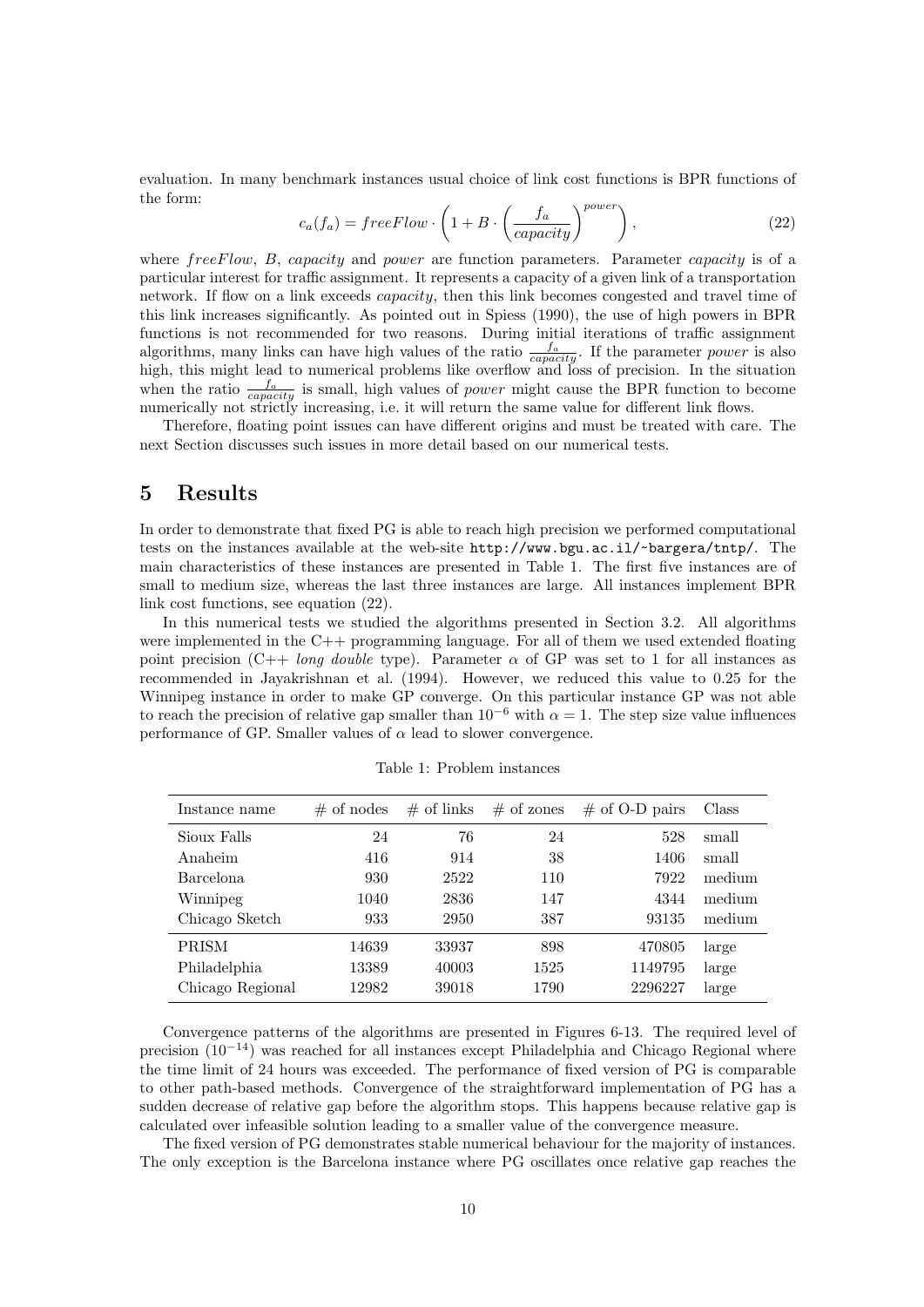value of 10−<sup>6</sup> . GP shows similar convergence pattern on this particular instance. It seems that the reason of such a behaviour is related to the Barcelona instance since it uses high powers in BPR functions that range in the interval power  $\in [0, 16.83]$ .

Overall, path-based methods demonstrate the ability to reach high level of precision in term of relative gap and show similar convergence patterns.



Figure 6: Convergence of the algorithms on Sioux-Falls instance



Figure 7: Convergence of the algorithms on Anaheim instance

# 6 Conclusion

In this study we demonstrate the importance of taking into account cancellation that might occur when highly precise solutions are required. In particular, we study path-based algorithms for solving the traffic assignment problem and their convergence behaviour. We identify that the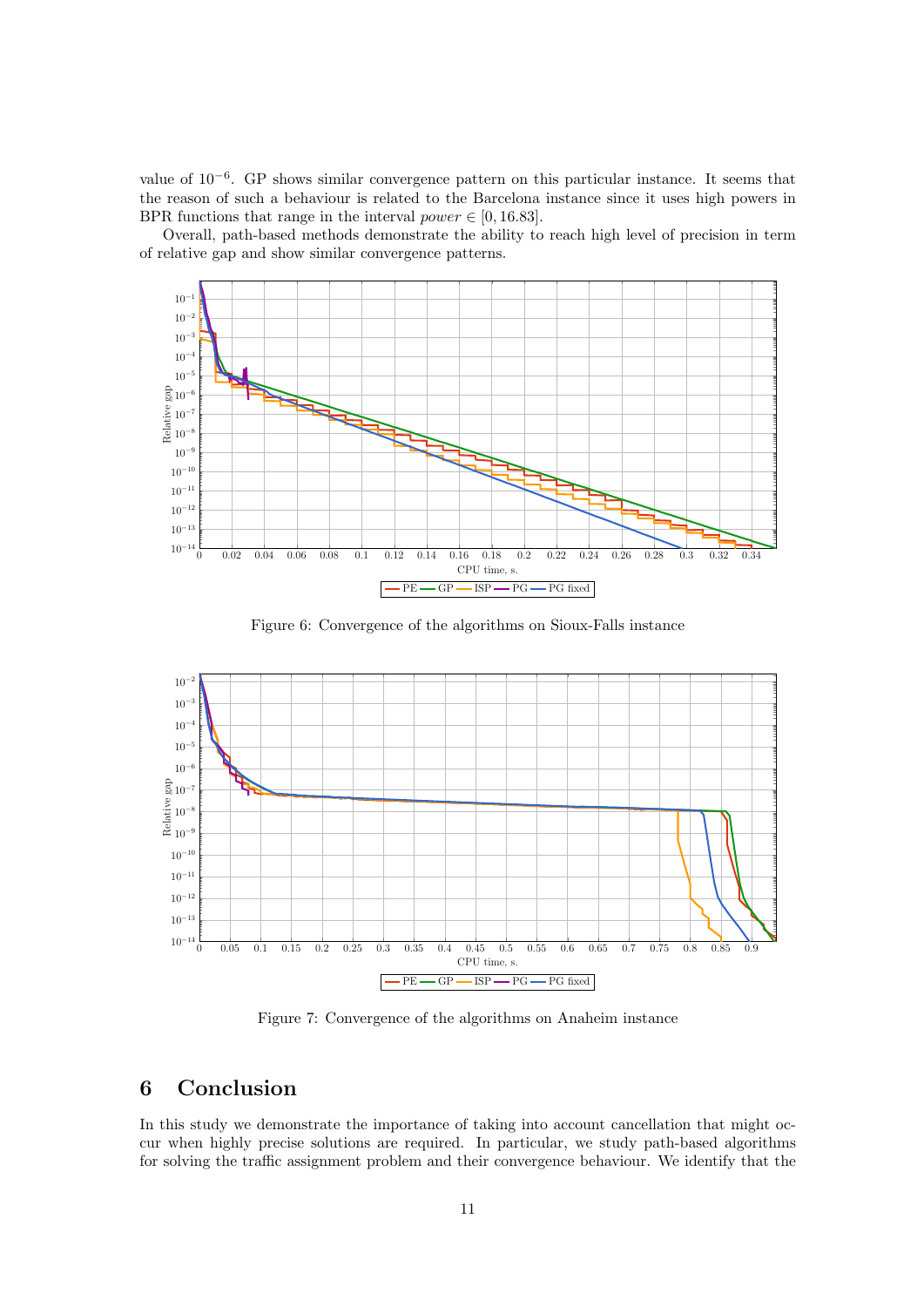

Figure 8: Convergence of the algorithms on Barcelona instance



Figure 9: Convergence of the algorithms on Winnipeg instance. GP with a different value of  $\alpha = 0.25$ 

straightforward implementation of PG introduces errors that are further magnified by the algorithm. This leads to unstable numerical behaviour. A more careful implementation takes into account the source of the errors and partially eliminates them resulting in a stable numerical behaviour of PG.

However, not all errors come from cancellation and round-off errors occurring because of finite floating point precision. Xie et al. (2013) studied a problem of convergence of another algorithm for traffic assignment called linear user cost equilibrium (LUCE). LUCE converges fast in the beginning. However, it does not improve the solution when the value of relative gap approaches  $10^{-10}$  to  $10^{-12}$  (the value is instance-dependant). As explained in Xie et al. (2013), the convergence issues of LUCE are related to the calculation of the direction of descent as is the case of PG. However, the source of errors is completely different. Xie et al. (2013) explain that the quadratic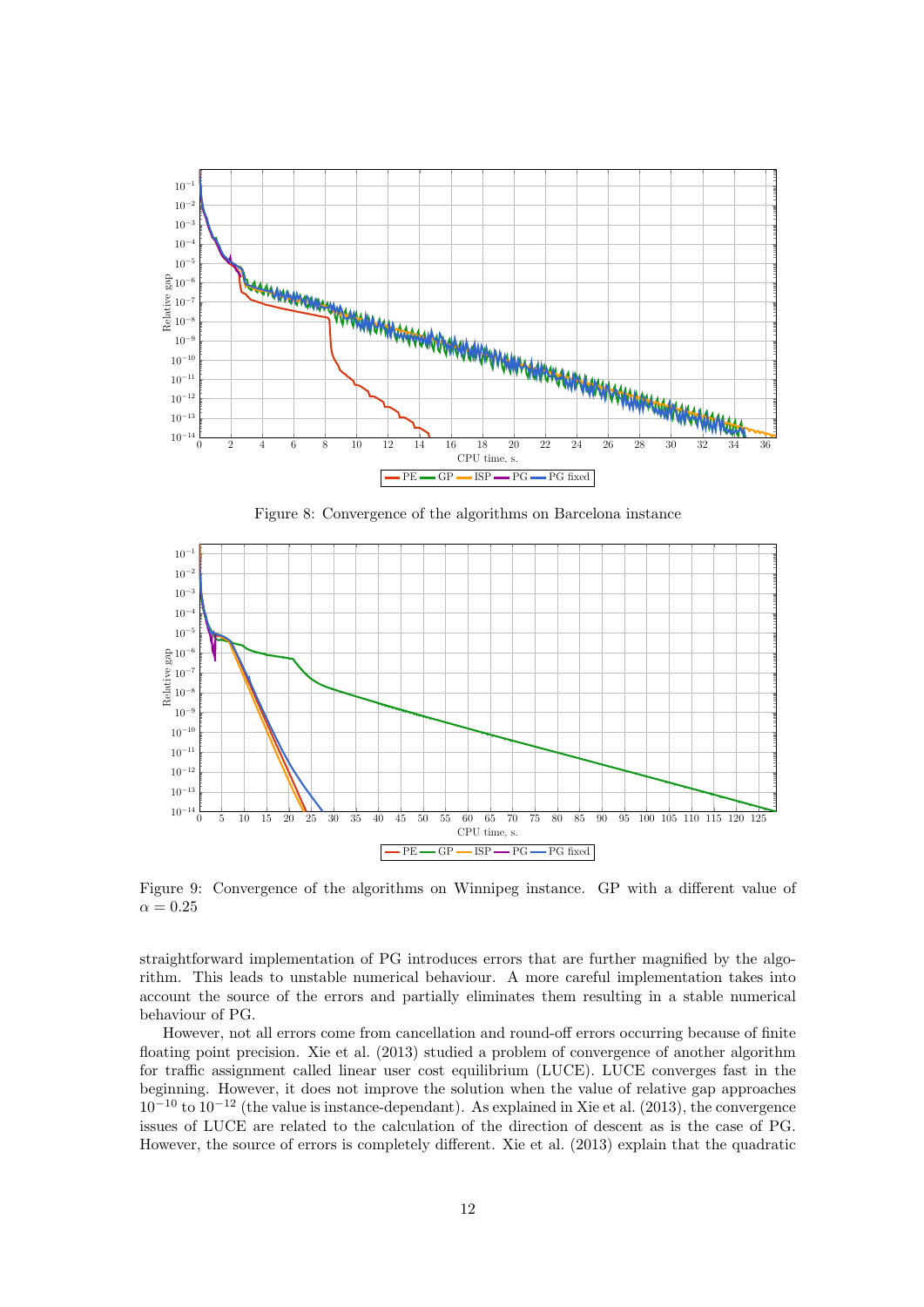

Figure 10: Convergence of the algorithms on Chicago Sketch instance



Figure 11: Convergence of the algorithms on PRISM instance

sub-problem, that is solved in LUCE to derive the direction of descent, is just an approximation (the closed form second order derivatives are unknown for the formulation of TA used in LUCE). As a result, the second order derivatives contain errors. Hence, the sub-problem is not precise enough. This limits the maximum possible precision that can be reached by LUCE. This example is a good demonstration of how the precision of solving a sub-problem can limit the master problem's precision. The TA problem itself is a sub-problem in network design and road pricing. Hence, for these problems an algorithm used to solve TA must be able to reach precision high enough for the master problem to converge.

This brings us to a conclusion that some errors originate from finite floating point arithmetic, others from model simplifications. Both of them impact the precision of solution that can be reached by an algorithm and its convergence and performance. The potential sources of errors and approximations must always be taken into account and examined, especially in the case when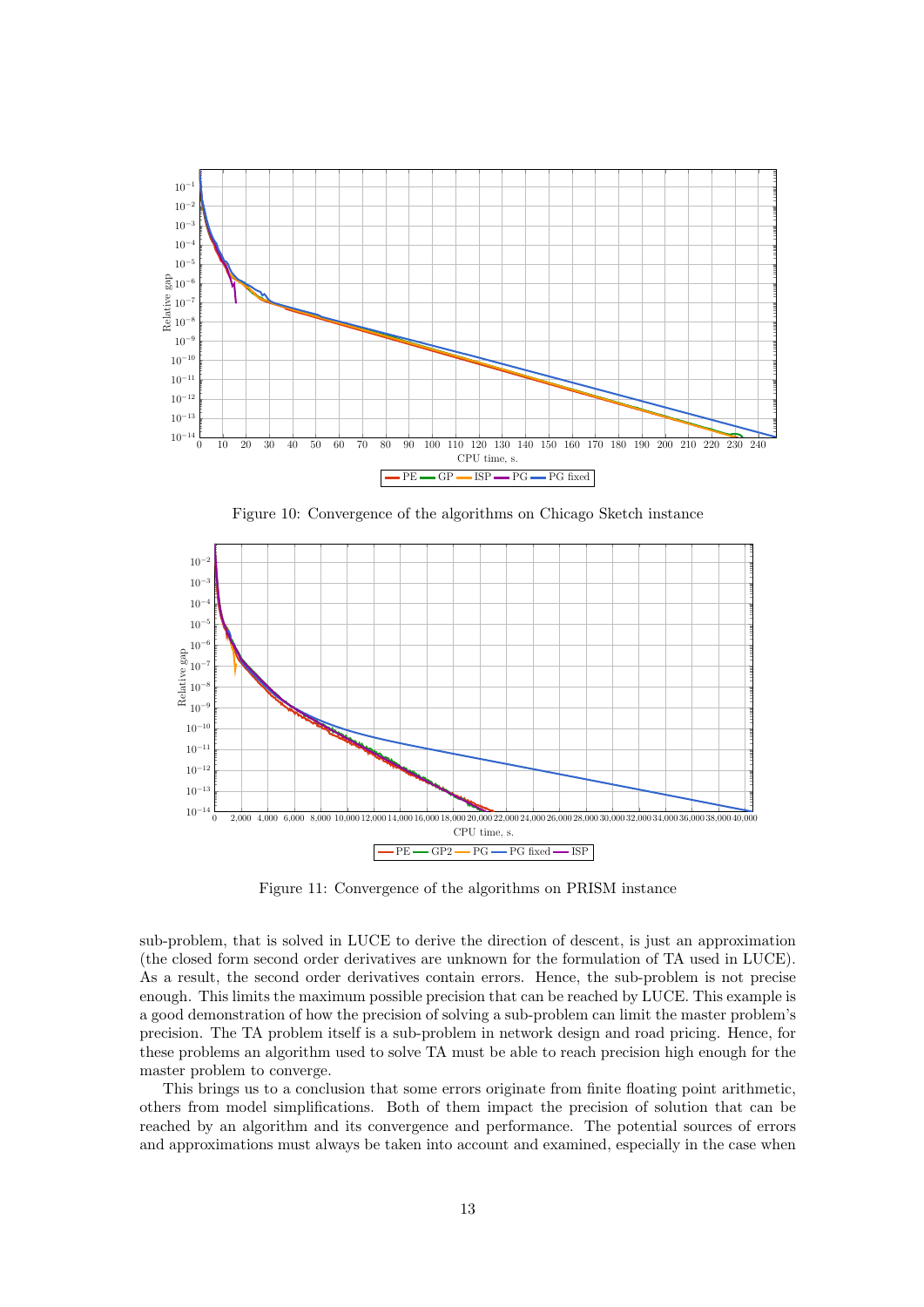

Figure 12: Convergence of the algorithms on Philadelphia instance



Figure 13: Convergence of the algorithms on Chicago Regional instance

the precision of solution is crucial.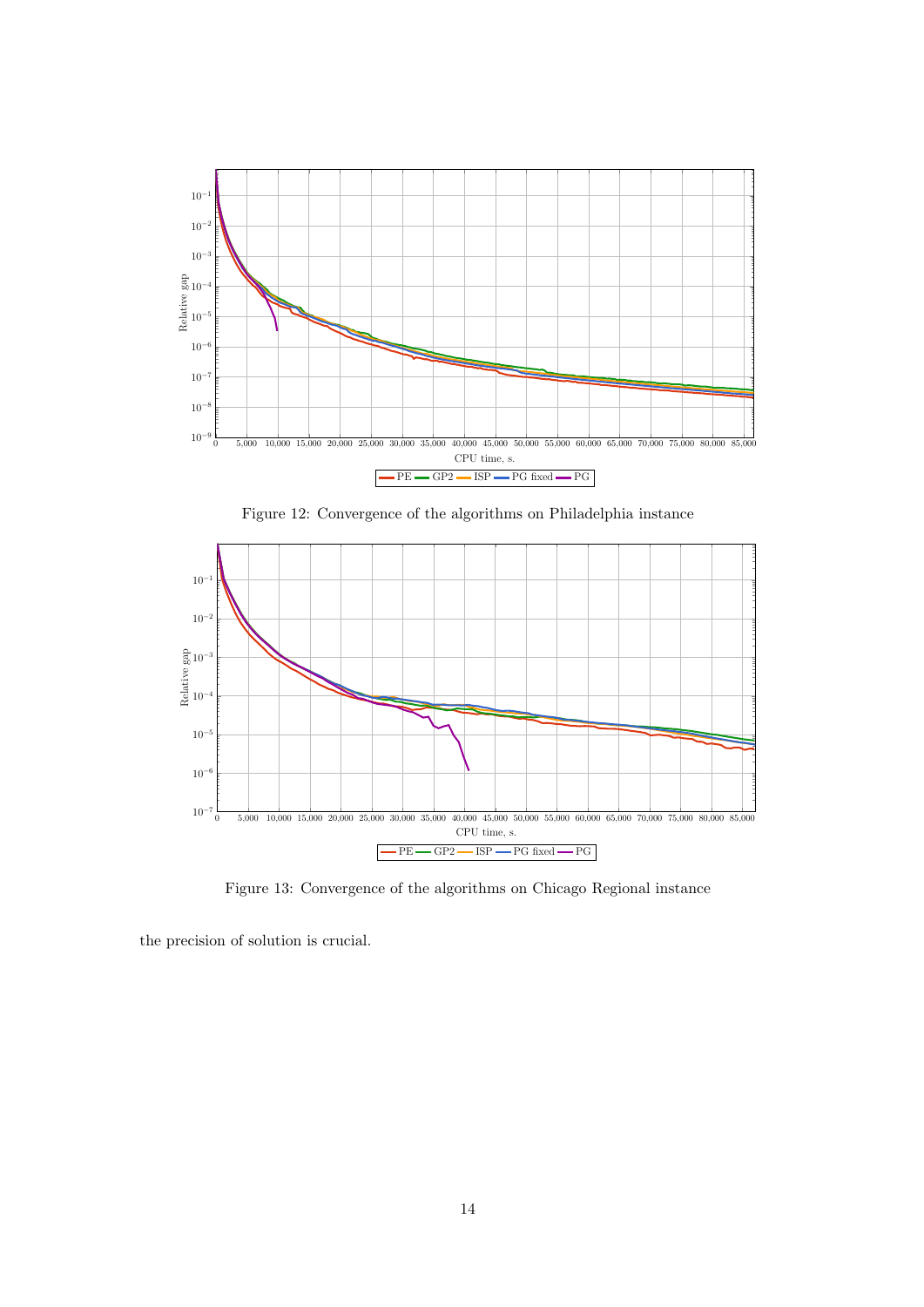## References

- H. Bar-Gera. Origin-based algorithm for the traffic assignment problem. Transportation Science, 36(4):398–417, 2002.
- H. Bar-Gera. Traffic assignment by paired alternative segments. Transportation Research Part B: Methodological, 44(8-9):1022–1046, 2010.
- H. Bar-Gera, F. Hellman, and M. Patriksson. Computational precision of traffic equilibria sensitivities in automatic network design and road pricing. Procedia - Social and Behavioral Sciences, 80:41 – 60, 2013. ISSN 1877-0428. 20th International Symposium on Transportation and Traffic Theory (ISTTT 2013).
- D. P. Bertsekas. Network Optimization Continuous and Discrete Models. Athena Scientific, 1998.
- A. Chen and R. Jayakrishnan. A path-based gradient projection algorithm: effects of equilibration with a restricted path set under two flow update policies. In Transportation Research Board Annual Meeting, pages 1–19, 1998.
- A. Chen, Z. Zhou, and X. Xu. A self-adaptive gradient projection algorithm for the nonadditive traffic equilibrium problem. Computers & Operations Research, 39(2):127–138, 2012.
- A. Chen, X. Xu, S. Ryu, and Z. Zhou. A self-adaptive Armijo stepsize strategy with application to traffic assignment models and algorithms. Transportmetrica A: Transport Science, 9(8):695–712, 2013.
- L. Cheng, X. Xu, and S. Qiu. Constrained Newton methods for transport network equilibrium analysis. Tsinghua Science & Technology,  $14(6)$ :765–775, 2009.
- S. C. Dafermos and F.T. Sparrow. The traffic assignment problem for a general network. Journal of Research of the National Bureau of Standards. B, Mathematical Sciences., 73B:91–118, 1969.
- M. Florian and D. Hearn. Network equilibrium models and algorithms. In C.L. Monma M.O. Ball, T.L. Magnanti and G.L. Nemhauser, editors, Network Routing, volume 8 of Handbooks in Operations Research and Management Science, chapter 6, pages 485–550. Elsevier, 1995.
- M. Florian, I. Constantin, and D. Florian. A new look at projected gradient method for equilibrium assignment. Transportation Research Record: Journal of the Transportation Research Board, 2090:10–16, 2009.
- G. Gentile. Local user cost equilibrium: a bush-based algorithm for traffic assignment. Transportmetrica A: Transport Science, 10(1):15–54, 2014.
- M. T. Heath. Scientific Computing: An Introductory Survey. McGraw-Hill Higher Education, 2nd edition, 1996. ISBN 0070276846.
- S. Inoue and T. Maruyama. Computational experience on advanced algorithms for user equilibrium traffic assignment problem and its convergence error. Procedia - Social and Behavioral Sciences, 43:445 – 456, 2012. 8th International Conference on Traffic and Transportation Studies (ICTTS 2012).
- R. Jayakrishnan, W. K. Tsai, J. Prashker, and S. Rajadhyaksha. A faster path-based algorithm for traffic assignment. Transportation Research Record, 1443:75–83, 1994.
- A. Kumar and S. Peeta. An improved social pressure algorithm for the static deterministic user equilibrium traffic assignment problem. Transportation Research Board of the National Academics, Washington, D.C., 2011.
- M. Mitradjieva and P. O. Lindberg. The stiff is moving conjugate direction Frank-Wolfe methods with applications to traffic assignment. Transportation Science,  $47(2):280-293, 2013$ .